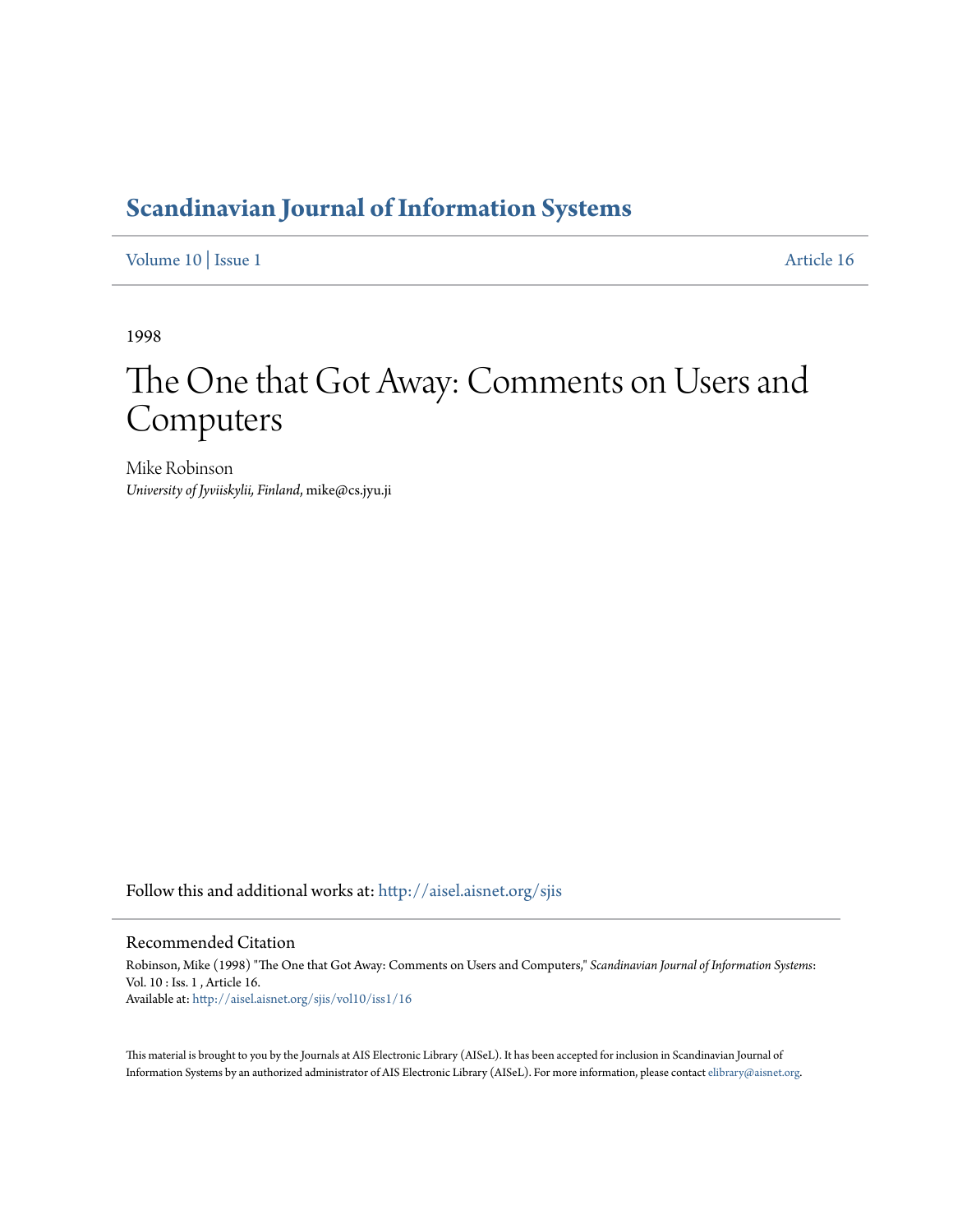### The One that Got Away: **Comments on Users and Computers**

#### **Mike Robinson**

Department of Computer Science, University of Jyväskylä, Finland  $mike@cs.jyu.fi$ 

It is a privilege and a pleasure to be asked to comment on Morten Kyng's work. The title I have chosen is intended as a wry comment on Kyng himself, and on the influence of the Collective Resource Approach (CRA). In the 1970's, Kyng escaped from his computer science education, when Kristen Nygaard convinced him that "there was more to computer science than computers". He re-entered Computer Science carrying a conviction about the importance of use and context, and a dream of industrial and workplace democracy. The importance of use and context for the design of computer based applications has been widely accepted. The dream remains more elusive something else that looks like it might have got away.

Sometime in the 1980's, the CRA and related approaches got away from their originators. User centred design, prototyping with users, along with collaborative and co-operative applications, started popping up all over the place albeit in different, and sometimes strange forms. Kyng modestly recognises the influence of the CRA on Participatory Design (PD), Human Computer Interaction (HCI) and Computer Supported Cooperative Work (CSCW). He also notes the contemporary efforts by Microsoft, Nokia, Lotus, and IBM to involve users in design 'before functionality is frozen'. He remarks (this volume):

In particular, the increased focus on early user involvement in industry and elsewhere, in combination with the emphasis on tools and techniques for design within CRA, increases the risk that people will look at my research and other CRA work simply as a way to modify techniques

 $\mathbf{1}$ 

© Scandinavian Journal of Information Systems, 1998, 10(1&2):61-66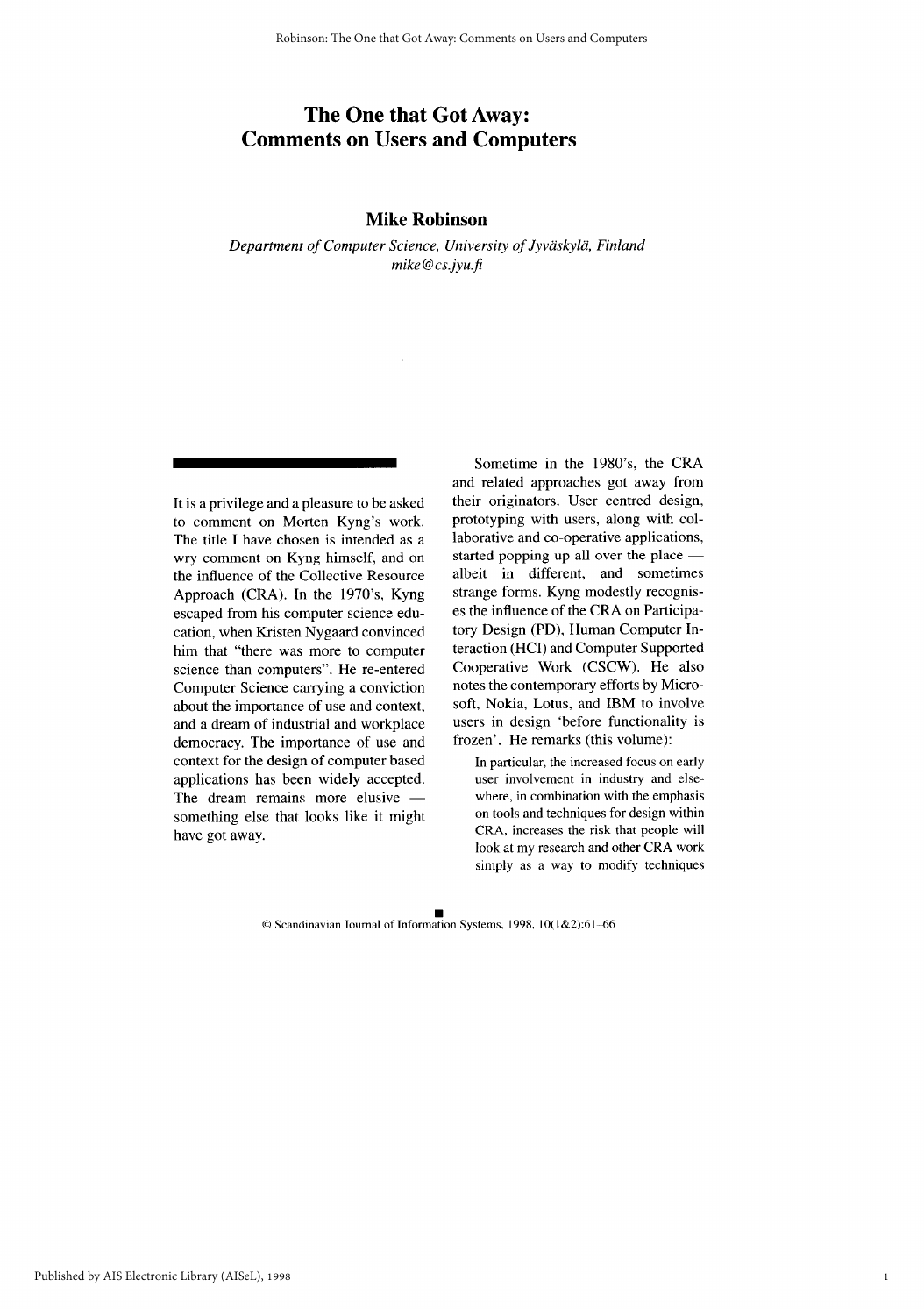firmly rooted in a traditional, mechanistic approach. As discussed in (Kyng 1994) I am not "against" such use of my research and other CRA work - and it would not really matter if I were. The most important factors shaping the future of our profession are not internal to our science, but external, related to the use of computers. When more general conditions support user influence in design, a traditional, mechanistic approach, supplemented with tools and techniques from CRA, gives more leverage to users than a traditional approach without this "supplement." On the other hand, if the CRA tools and techniques are understood as contributions to a new way of doing design in context, and if the importance of the context for design is realized, then the full potential of the research presented here may be utilised and possibilities open up for reorientation .....

I would like to go further in three ways. First, a claim can be made that the widespread recognition by hi-tech industries of users in the design process owes as much to the CRA as to the older sociotechnical school.<sup>1</sup> This is a significant achievement in its own right.

Second, I believe it is reasonable to conjecture that methods and results are inextricably intertwined. 'Mechanistic' approaches are being discontinuously changed by importing serious considerations of use and context. This is witnessed e.g. by McConnell (1996) who presents a sensible analysis of a wide range of approaches, some of which look suspiciously like CRA and PD. Methods are being changed. Nevertheless, one searches such volumes in vain for references to democracy. They are not alone in this. As Kyng (this volume) notes:

..... there has been a rapid increase in the interest in involving users early in the design process. Most of this work focuses on tools and techniques for user participation in managerially initiated projects, and there is very little emphasis on the context for design. In particular, the notion of worker controlled resources and independent worker activities in combination with negotiations with management, as a strategy for influence, has almost totally disappeared.

#### We will return to this issue.

Third, a claim can be made that 'most of the CRA techniques and tools have stood the test of time', not just, as Kyng states, in PD, but in the wider industrial forum just discussed. There has been a generalisation of social techniques that contextualise use in the workplace, that highlight 'the use of artifacts as a basis for reflection on them', that emphasise "hands-on" experiences (Ehn and Kyng 1987) or "design by doing" (Ehn and Kyng 1991), and tools such as mock-ups and role-play.

All these three points are major triumphs of the CRA, which has been transformed largely by the efforts of Kyng and his co-workers from a marginal Scandinavian idiosyncrasy to a worldwide mainstream current. The central issue is that it has been established beyond reasonable doubt that user-centred design pays dividends. The systems are more usable and effective, and more profitable. Users, when involved in sensible ways in the application and system design process before functionality is frozen, make a major contribution to quality.

The problem is, and always has been that this fits awkwardly with the user as adversarial-worker-trades-unionist, with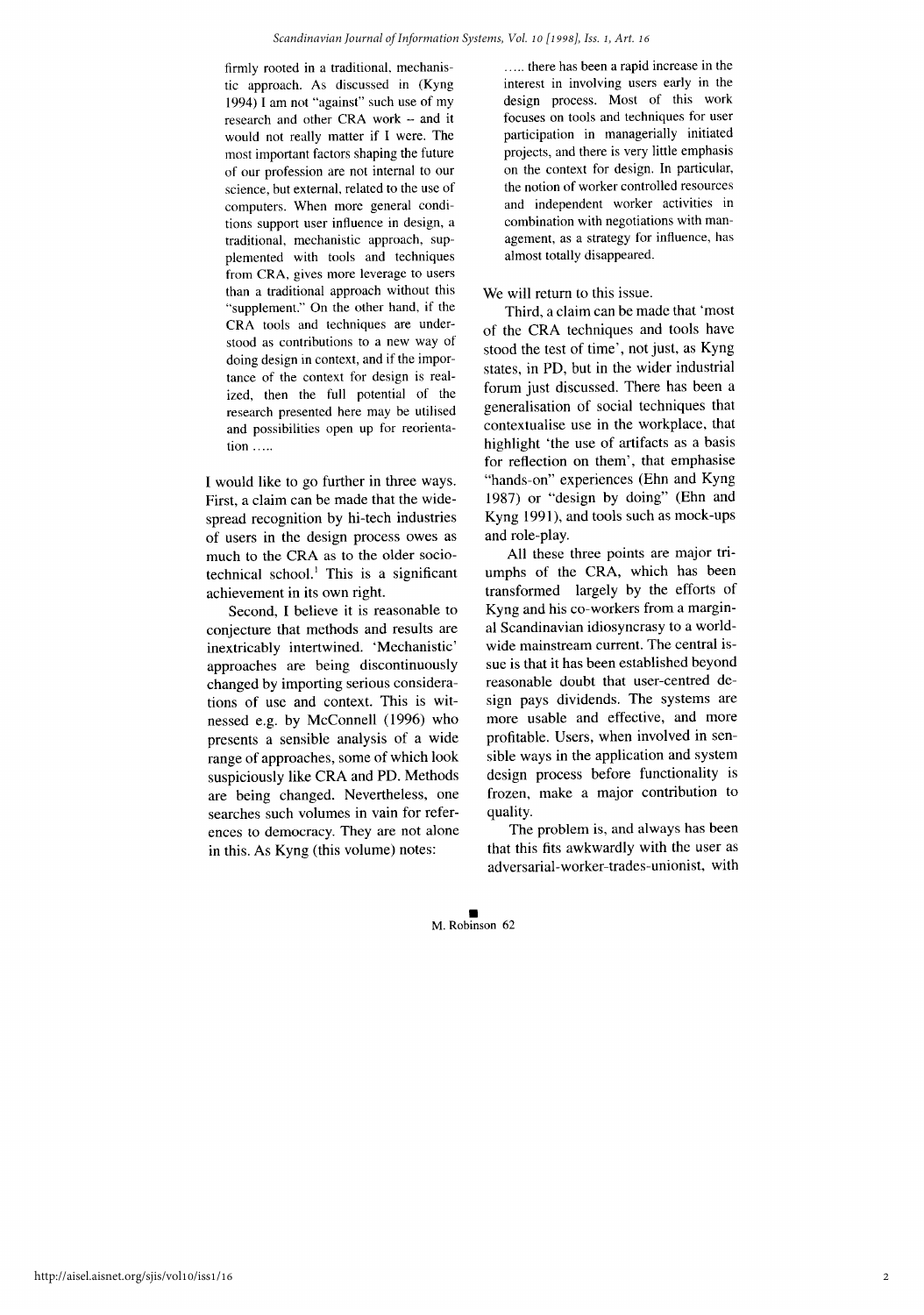worker controlled resources, and with independent worker activity. It is easy to see this from a non-Scandinavian (in my case, English) viewpoint. In his autobiography, Jack Dash, the combative leader of London Dockers' strikes in the '50's and '60's records a formative lesson. His first job was pushing a delivery cart. With the exuberance of youth, he found it a pleasure to race around, sometimes testing the cornering limits of his cart. He was soon put right. Beware the time-and-motion man! Beware making older workers look slow! Beware making the boss extra profit without extra pay! SLOW DOWN! The lesson in Trades Unionism was perfectly correct  $-$  and stayed with Dash all his life. But it did take the pleasure out of his work. A small sacrifice for solidarity.

I witnessed a similar demoralisation in my own first job in the early '70's. System Research Ltd. had produced the first adaptive keyboard teaching machines. We were all immensely proud of the devices with a sophisticated cover concealing an internal kludge of computer parts, clicking post-office relays, and spaghetti wiring. An early contract was with a large printing house. We worked closely with Monotype<sup>2</sup> operators to design a training program. We used a combination of observing, working with, discussion and clarification that would probably be called PD today. The program was hugely successful. New workers under previous training regime took seven years to reach full proficiency (i.e. full bonus). Our trainees reached full proficiency in 6 months, including the 3 month training period. There was no doubt that workers' practical and tacit knowledge did result in high quality, more effective systems-as later eloquently theorised by Cooley (1980), Ehn, Kyng, and others [e.g. Bjerknes, 1987 #83]. There was also no doubt who gained and who lost in the economic sense. The printing house was able to make a reduction in the workforce. No worker's wage went up, and the overall wage bill went down. Something wasn't right here! Why should workers contribute their hard earned practical and tacit skills to the design process when they got nothing back in return?

Against this unpromising background of technology-worker relations it was necessary for some to try to find a resolution. I opted for working with cooperatives, a restricted vision of workers' control (Robinson and Paton 1983; Robinson 1984; Robinson and Jefferis 1986; Robinson 1990). I even went to the first CSCW conference in the naive believe that 'cooperative work' might have something to do with 'workers' co-operatives'. No such luck! However, around that time the structural weaknesses of egalitarian workers' cooperative were being exposed in practice and in theory by such articles as (Freeman 1973, Fairclough 1986, Landry 1986, Fairclough 1987). I have now given up teaching separate classes on 'co-operation' in these senses. But the king is dead, long live the king (forgive the pun!). One of the weaknesses of co-operatives was plenty of ideology and a lack of feel for practice. From within the heart of the CSCW movement arose a new understanding of cooperation in practice. Not in terms of ideology, principles, and precepts, but in terms of everyday, minute-by-minute working life. Researchers such as (Suchman 1983, Heath and Luff 1991, Harper et al. 1994, Star and Ruhleder 1996) were showing that cooperation was not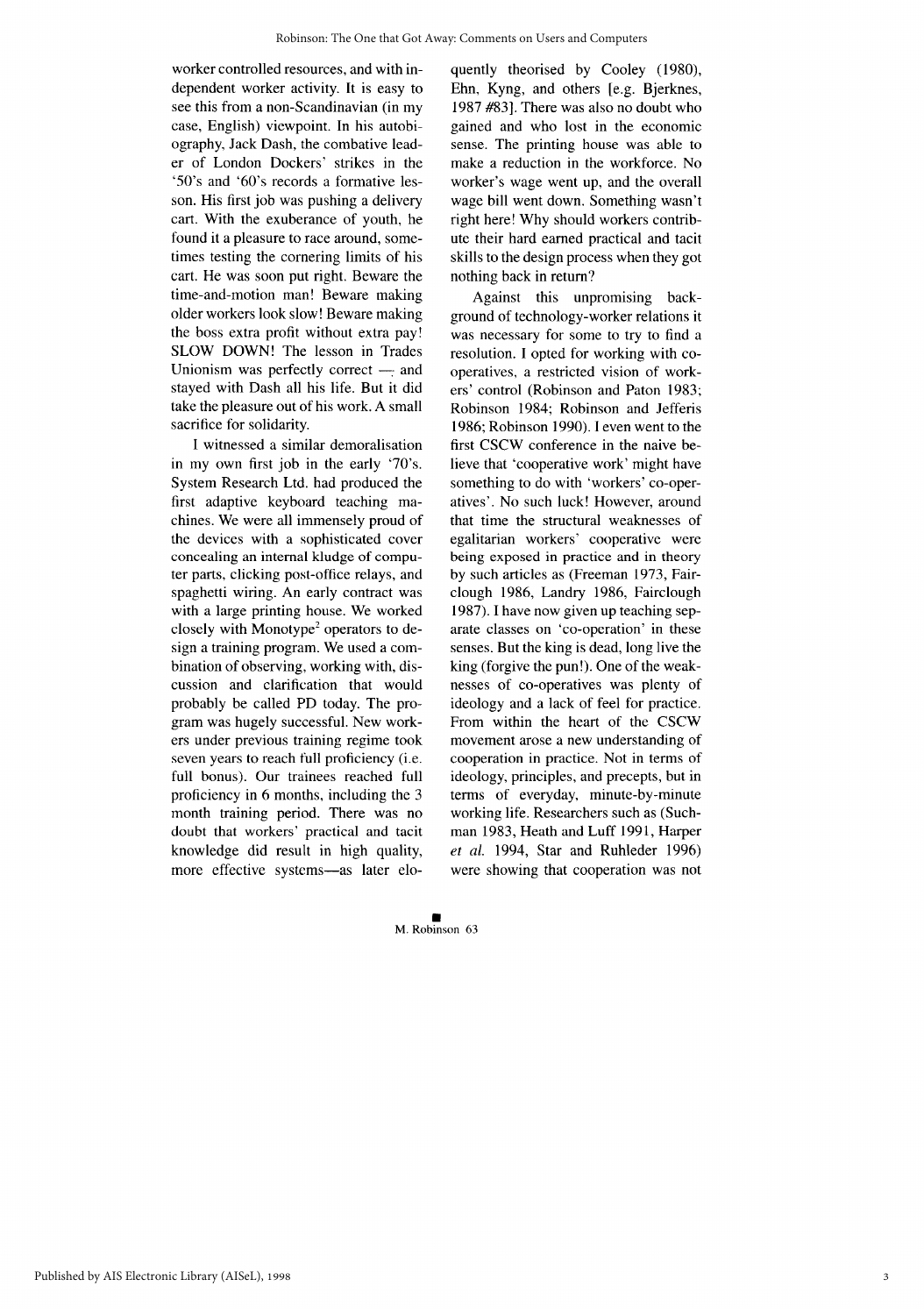an external to the work-process, and had little to do with organisational rules about equality. Cooperation was that through which the work-process was constituted. It was central and could not be deleted without deleting the work itself.<sup>3</sup> I am now content to foster this insight in work and design activity. I believe the results will stand on their own, and, when undertaken self-consciously, will enhance dignity, self-respect, and self-confidence. Although there is a connection, I do not believe such work will per se remedy injustice or significantly shift power-relations. This is a task for political action—and some of the actors will be Trades Unions.

From this perspective, I find it difficult to follow some arguments or criticisms e.g. (Kraft and Bansler 1994) on the supposed need to re-ground CRA, in its developed form, in local Trade Union actions.

Let us start from the other end. In the late '60's Trades Unions were reaching the end of the road as the sole guarantor of human rights-and Kyng's interventions were one sign of the coming diversification of guardianship. Autonomous movements and organisations for women, ethnic minorities, gays, and the disabled, not to forget ecologists and animal rights (to name some of the mainstream) articulated rights in ways that could never have been done within one monolithic structure. It is now (almost) inconceivable that the diversity of guardianships and the legitimate interest claims of multiple actors can be rolled back. We are on a path, like it or not, where the prerequisite for participation in societal and work design processes is a parallel and independent process of accumulation of knowledge.<sup>4</sup> I offer this as another achievement to which CRA and PD have participated, although as part of a current rather than as initiators. I also offer the broader question of how this more general, more articulate, but more fragmented process can be supported. I personally believe<sup>5</sup> that :

- the CRA and related approaches  $\bullet$ have an even larger role to play here than in the past TU based work;
- that Kyng is right maintaining the concern for democracy, and seeking 'new, more diverse and more intricate partnerships';
- that both application design and democratic rights generally (including those espoused by the ACM) will increasingly render and need to render national frontiers and borders permeable (which used to be called Internationalism);
- that the work from Kyng and his group on the Hypermedia (Kyng 1994) exemplifies, as he claims, the development of CRA into Product Development. But also that, far from being in need of re-grounding in one sector (Trades Unions), it is par excellence an example of how to work with the multiple sectors and actors just discussed. It furthers independent process(es) of accumulation of knowledge without detracting from differences, and without being subservient to vested interests or national frontiers. One might have got away, but many have returned.

#### **Notes**

<sup>1</sup>This claim would need to be substantiated by research into the diffusion of people and docu-

 $\overline{4}$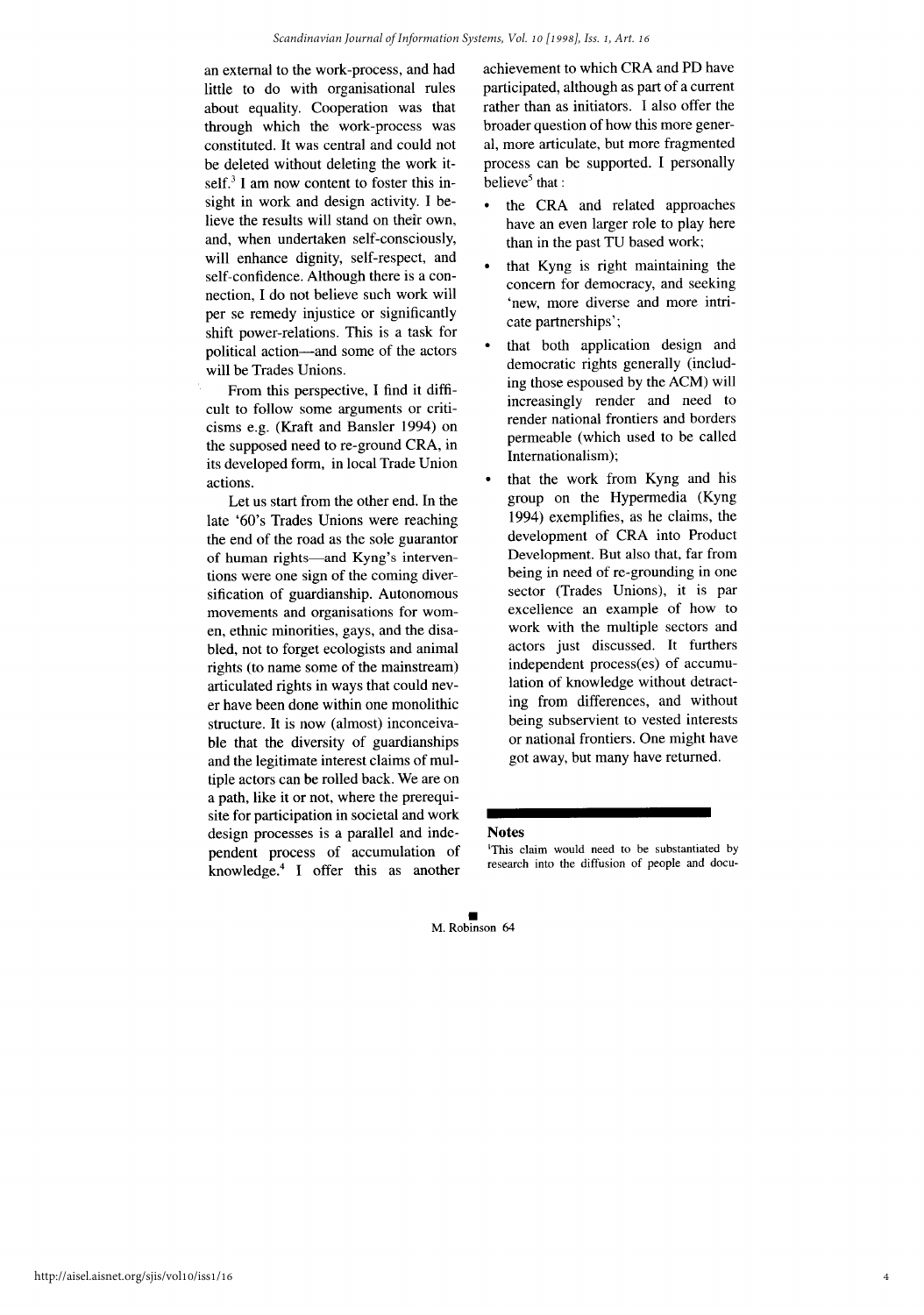ments from the CRA.

 ${}^{2}$ An old fashioned typesetting machine with 10 multiple keyboards and a drum slide rule for spacing and justification.

<sup>3</sup>This is not the time or place to attempt a summary of the findings of CSCW ethnography.

<sup>4</sup>With apologies to Kyng for the recontextualising misquote, which I hope he will forgive.

<sup>5</sup>For a third worlds application, see (Clement et al. 1994).

#### **References**

- Clement, A., M. Robinson and I. Wagner (1994). Supporting Health Care Networks. IFIP WG 9.4 Conference on The impact of Informatics on Society: Key issue for Developing Countries, Havana, Cuba, February 21-23, Also in "Managing Information Technology in the Developing World" Avebury.
- Cooley, M. (1980). Architect of Bee? The Human/Technology Relationship. Slough, Hand and Brain.
- Ehn, P. and M. Kyng (1987). The Collective Resource Approach to Systems Design. Computers and Democracy: A Scandinavian Challenge. G. Bjerknes et al. England, Avebury: 17-57.
- Ehn, P. and M. Kyng (1991). Cardboard Computers: Mocking-it-up or Hands-on the Future. Design at Work: Cooperative Design of Computer Systems. J. Greenbaum and M. Kyng. London and New Jersey., Lawrence Erlbaum.
- Fairclough, M. (1986). "The Webbs' Revenge?" - Conditional Degeneration and Producer Co-operatives: A Reappraisal of the Socialist Tradition.". National Conference For Research on Worker Co-operative, London, Co-operatives Research Unit, Open University.
- Fairclough, M. (1987). "Mondragon in Context", Dept. of Sociology, University of Bristol. Bristol.
- Freeman, J. (1973). "The Tyranny of Structurelessness." Berkeley Journal of Sociology 1972 - 3(17).
- Harper, R., J. Hughes and D. Shapiro (1994). Ordering the Skies: the sociology of coordination work. London, Routledge.
- Heath, C. and P. Luff (1991). Collaborative Activity and Technological Design: Task Coordination in London Underground Control Rooms. ECSCW '91. Proceedings of the Second European Conference on Computer-Supported Cooperative Work. L. Bannon et al. Amsterdam, Kluwer Academic Publishers: 65-80.
- Kraft, P. and J. Bansler (1994). "The Collective Resource Approach: The Scandinavian Experience." Scandinavian Journal of Information Systems 6(1): 71-84.
- Kyng, M. (1994). "Collective Resources Meets Puritanism." Scandinavian Journal of Information Systems 6(1): 85-96.
- Kyng, M. (1994). Scandinavian Design: Users in Product Development. CHI'94: Celebrating Independence, Boston, MA. April 24-28 1994, ACM.
- Landry, C., Morley, D., Southwood, R., & Wright, P. (1986). What a Way to Run a Railroad: An Analysis of Radical Failure. London, Comedia.
- McConnell, S. (1996). Rapid Development: Taming Wild Development Schedules. Washington, US, Microsoft Press.
- Robinson, M. (1984). Groups. Chichester, UK, Wiley.
- Robinson, M. (1990). Pay Bargaining in Worker's Cooperatives. Self-Referencing in Social Systems. F. Geyer and J. van der Zouwen. Salinas, CA, USA, Intersystems Publications.
- Robinson, M. and K. Jefferis (1986). Social Investment in Production. Developing Local Economic Strategies. A. Cochrane. Milton Keynes, The Open University Press.
- Robinson, M. and R. Paton (1983). Worker Information Systems & the Development of Large Cooperatives. Milton Keynes, Co-ops Research Unit, Open University.